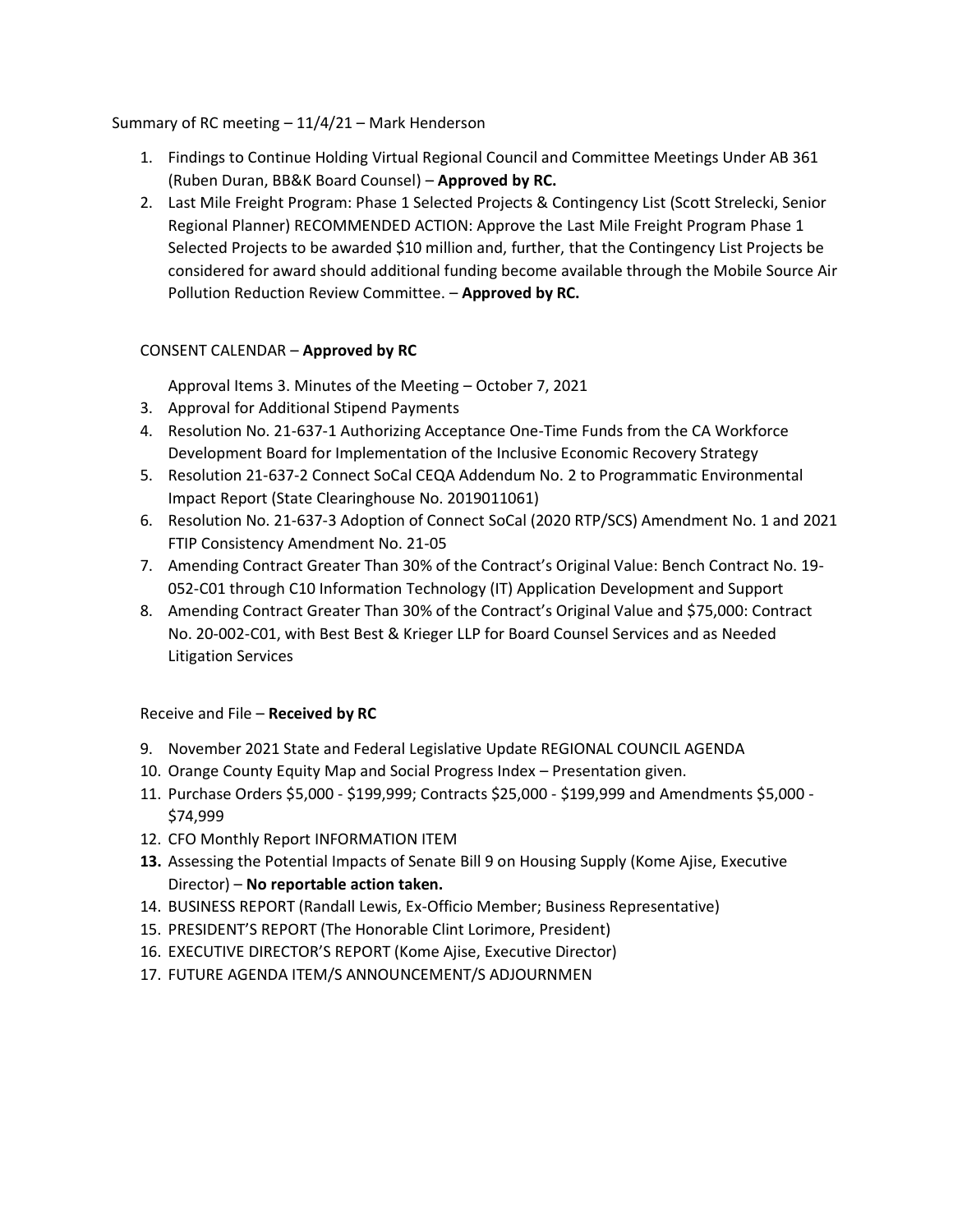<span id="page-1-0"></span>

HIGHLIGHTS FROM THE MEETING

#### ABOUT

# The Regional Council is the governing board of the Southern California Association of Governments and consists of 86 elected officials representing 191 cities, six counties, county transportation commissions, transportation corridor agencies, tribal governments and air districts in Southern California.

# AGENDA

[Click](https://scag.ca.gov/meetings-agendas) here for current and archived Regional Council meeting agendas.

# **27 PROJECTS SELECTED LAST MILE FREIGHT PROGRAM**

#### **ACTION REGIONAL COUNCIL APPROVES 27 LAST MILE FREIGHT PROJECTS**

The Regional Council today approved 27 proposals as a part of the Last Mile Freight Program Phase 1 to be awarded \$10 million. The Regional Council also approved a contingency list of projects that can be considered should additional funding become available through the Mobile Source Air Pollution Reduction Review Committee.

The [Last Mile Freight Program](https://scag.ca.gov/LMFP) Phase 1 is the initial step towards implementing freight-related clean vehicles/equipment and infrastructure to support cleaner air goals. The focus on last mile freight operations is particularly significant as trucks serving the regional distribution market constitute nearly 90 percent of total truck trips in the region.

Following approval of the project list by the Mobile Source Air Pollution Reduction Review Committee, SCAG staff will work closely with the awarded agencies to further define the scopes of work and develop a project initiation schedule and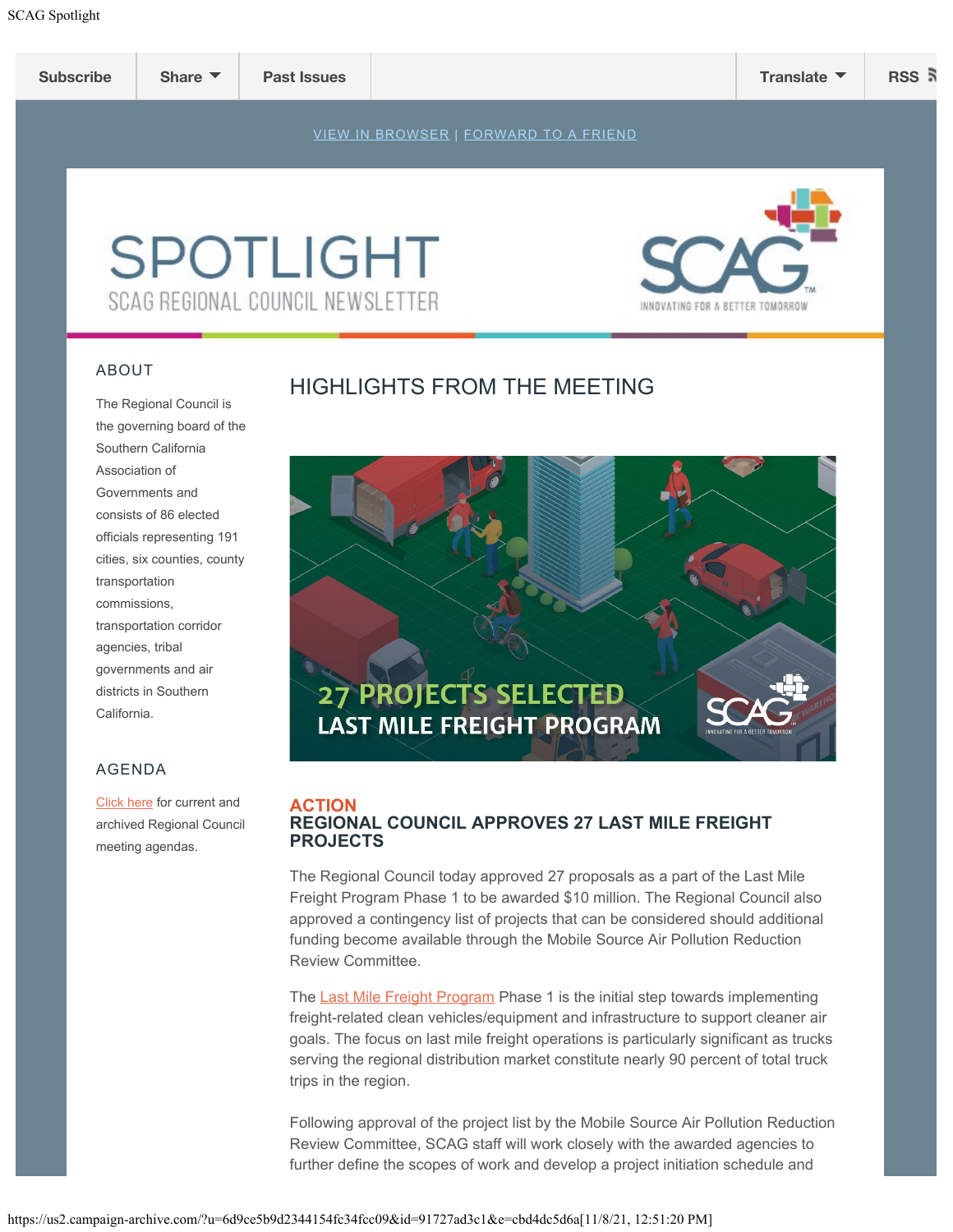budgets. Read more about the Last Mile Freight Program at scag.ca.gov/Imfp.

#### **INFO IAN CARLTON SPEAKS ON ASSESSING THE POTENTIAL IMPACTS OF SENATE BILL 9 ON HOUSING SUPPLY**

Ian Carlton, Co-Founder of MapCraft Labs, presented to the Regional Council on research conducted by UC Berkeley's Terner Center for Housing Innovation on a study which used parcel-level data and an economic model to assess the potential impacts of Senate Bill (SB) 9's provisions on housing in the SCAG region.

Signed into law by Governor Newsom in September 2021, SB 9 allows for byright lot split and duplex developments on single-family residential parcels. The Terner Center study indicates that approximately seven percent of the region's single-family parcels would be financially feasible to develop under SB 9's provisions, approximately 300,000 new homes in the SCAG region; however, this potential supply increase could address a substantial share of the region's housing need and is significant when compared to recent housing production. Carlton concluded that it is unknown how many homeowners will want to take advantage of this program and that jurisdictions have wide implementation authority to create programs that will work for their communities.

#### **ACTION REGIONAL COUNCIL APPROVES FUNDING FOR THE INCLUSIVE ECONOMIC RECOVERY STRATEGY**

The Regional Council today accepted \$3.5 million in one-time funds from the California Workforce Development Board to support the implementation of recommendations in the Inclusive Economic Recovery Strategy.

The Inclusive Economic Recovery Strategy, adopted by the Regional Council in July 2021, is focused on economic recovery from the pandemic and provides opportunities to ensure inclusive economic growth for SCAG's lower-income communities and communities of color. Through Assembly Bill 129, and with support from Senator Susan Rubio (D-West Covina), SCAG was allocated onetime funds to implement several core recommendations of the strategy including:

- Supporting expansion of the number of, and access to, middle-wage jobs
- Strengthening supply chains and access to contracting opportunities
- Construction apprenticeships and training
- Providing regional data
- Addressing human capital needs

More information on the Inclusive Economic Recovery Strategy can be found at [scag.ca.gov/iers](https://scag.ca.gov/iers).

#### **ACTION REGIONAL COUNCIL APPROVES UPDATES TO CONNECT SOCAL, FTIP AND PEIR**

The Regional Council today approved Connect SoCal Amendment No. 1 and 2021 Federal Transportation Improvement Program (FTIP) Consistency Amendment No. 21-05, including the associated transportation conformity determination, as well as Connect SoCal Program Environmental Impact Report Addendum No. 2.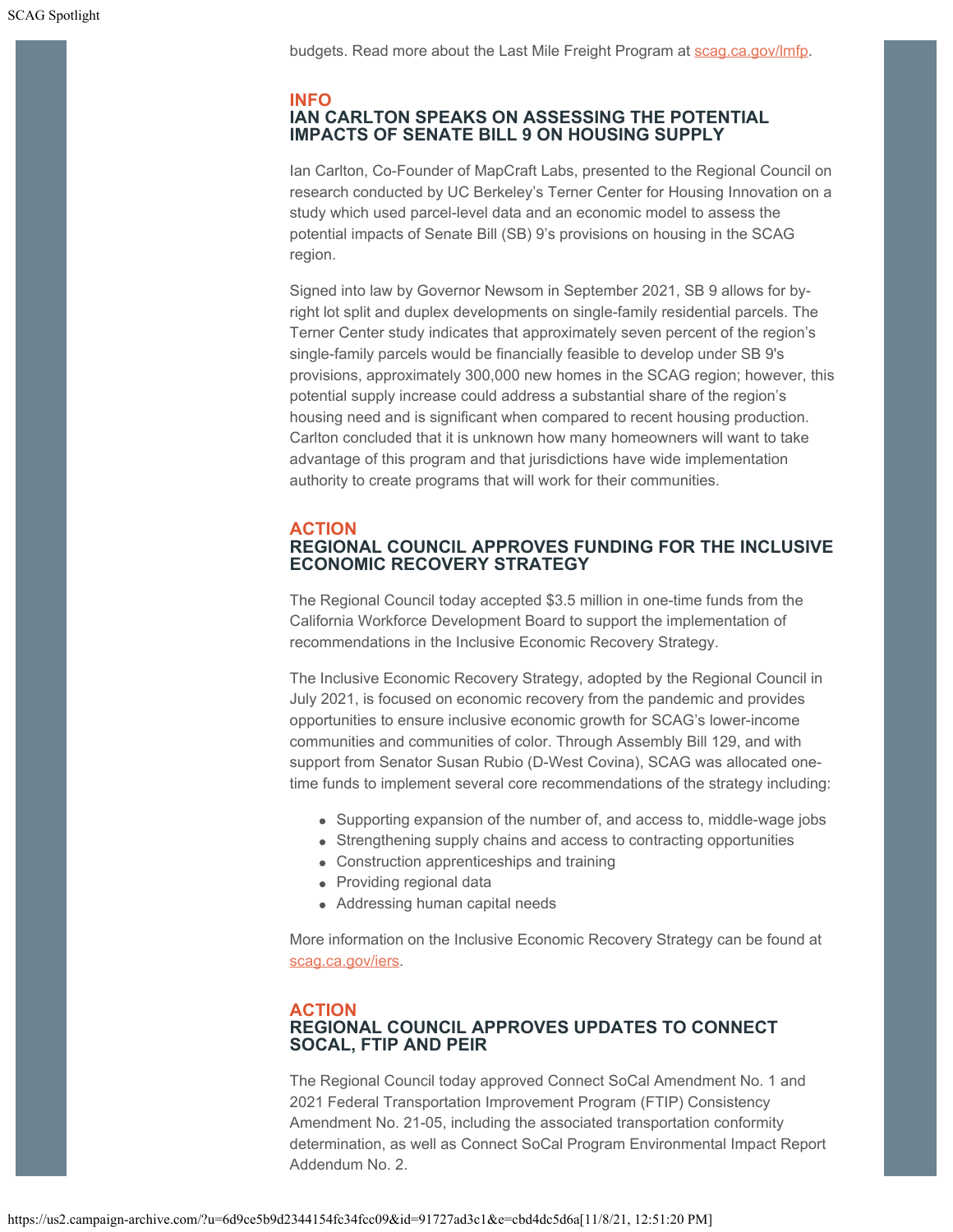#### **CONNECT SOCAL AMENDMENT NO. 1 & 2021 FTIP CONSISTENCY AMENDMENT NO. 21-05**

Since the adoption of Connect SoCal, the 2020 Regional Transportation Plan/Sustainable Communities Strategy, in September 2020, several projects included in the plan's Project List have experienced technical changes that are time-sensitive. In addition, the county transportation commissions in the SCAG region have also identified new project priorities in addition to projects that are no longer priorities. The amendments to Connect [SoCal and the 2021 Federal](https://scag.ca.gov/post/amendment-1-0) [Transportation Improvement Program \(FTIP\)](https://scag.ca.gov/post/amendment-1-0) ensure these projects move forward in a timely manner. The amendments will now be forwarded to the appropriate federal and state reviewing agencies for final approval. Learn more about Connect SoCal at [scag.ca.gov/connect-socal](https://scag.ca.gov/connect-socal) and the 2021 FTIP at [scag.ca.gov/ftip.](https://scag.ca.gov/ftip)

#### **CONNECT SOCAL PROGRAM ENVIRONMENTAL IMPACT REPORT ADDENDUM NO. 2**

#### The Connect [SoCal Program Environmental Impact Report \(PEIR\) Addendum](https://scag.ca.gov/post/connect-socal-peir-addendum-2)

[No. 2](https://scag.ca.gov/post/connect-socal-peir-addendum-2) analyzes the changes documented in the Connect SoCal Amendment No. 1. SCAG staff has determined that the proposed changes resulting from Connect SoCal Amendment No. 1 would not result in a substantial change to the region-wide impacts. It has also been concluded that the projects identified in the amendment are consistent with the analysis, mitigation measures and findings of fact contained in the previously certified PEIR and Addendum No. 1. Learn more about the PEIR at [scag.ca.gov/peir.](http://scag.ca.gov/peir)

# NEWS FROM THE PRESIDENT



#### **PRESIDENT LORIMORE VISITS** *GO HUMAN* **& LADOT POP-UP AT MAGNOLIA AVENUE ELEMENTARY SCHOOL**

On Wednesday, Oct. 6, President Clint Lorimore joined SCAG's *Go Human* campaign and the Los Angeles Department of Transportation (LADOT) for a demonstration of temporary street improvements at Magnolia Avenue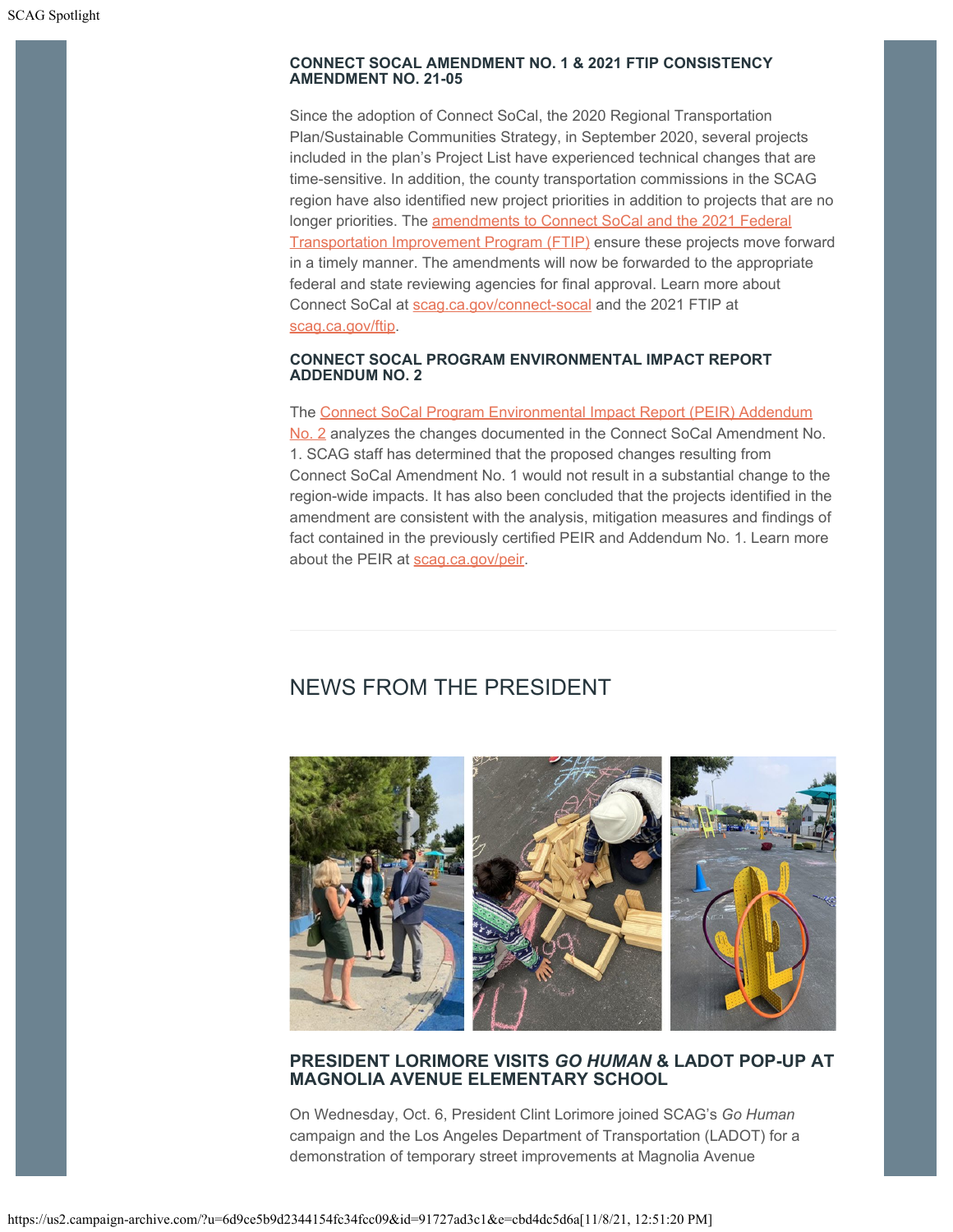Elementary School in Los Angeles County on Walk to School Day and Clean Air Day. The demonstration included "School Streets," creating a student plaza adjacent to the school that was closed to vehicle traffic and open to students and families with opportunities to play in the street and provide feedback. The street was reconfigured as a one-way school pick-up and drop-off zone, with safety improvements like bulb-outs and wave delineators to improve safety and streamline access. Air quality monitors were placed to assess impacts. SCAG was thrilled to partner with LADOT to showcase and test out these temporary improvements to improve the safety of students and families traveling to school on Walk to School Day, Clean Air Day and every day.

## **PRESIDENT LORIMORE JOINS ONTARIO INTERNATIONAL AIRPORT ANNIVERSARY CELEBRATION**

On Monday, Nov. 1, President Lorimore was pleased to join leaders and stakeholders from the Inland Empire and beyond for a celebration of the Ontario International Airport's (ONT) anniversary and hear from leaders including ONT Authority Board of Commissioners President and SCAG Regional Council member Alan Wapner. Several other elected officials were present for the occasion celebrating continued expansion and contribution to our regional economic recovery. Airports don't just move people; they are a key part of the global economy moving the things we need and want. Happy anniversary to the Ontario International Airport!

## **SCAG WELCOMES NEW POLICY COMMITTEE MEMBERS**

Since June 2021, SCAG has welcomed nine new elected officials to the Regional Council and SCAG's Policy Committees.

#### **COMMUNITY, ECONOMIC & HUMAN DEVELOPMENT COMMITTEE**

- Ramon Castro, Imperial County Communities of Concern
- Waymond Fermon, Coachella Valley Association of Governments
- Matt LaVere, Ventura County Communities of Concern
- Gabriel Reyes, San Bernardino County Communities of Concern

#### **ENERGY & ENVIRONMENT COMMITTEE**

Jonathan Ingram, Western Riverside Council of Governments

#### **TRANSPORTATION COMMITTEE**

- Michelle Chambers, Los Angeles County Communities of Concern
- Andrew Do, Orange County Communities of Concern
- Jason Gibbs, North Los Angeles County Transportation Coalition
- Michael Vargas, Riverside County Communities of Concern

# NEWS FROM THE EXECUTIVE DIRECTOR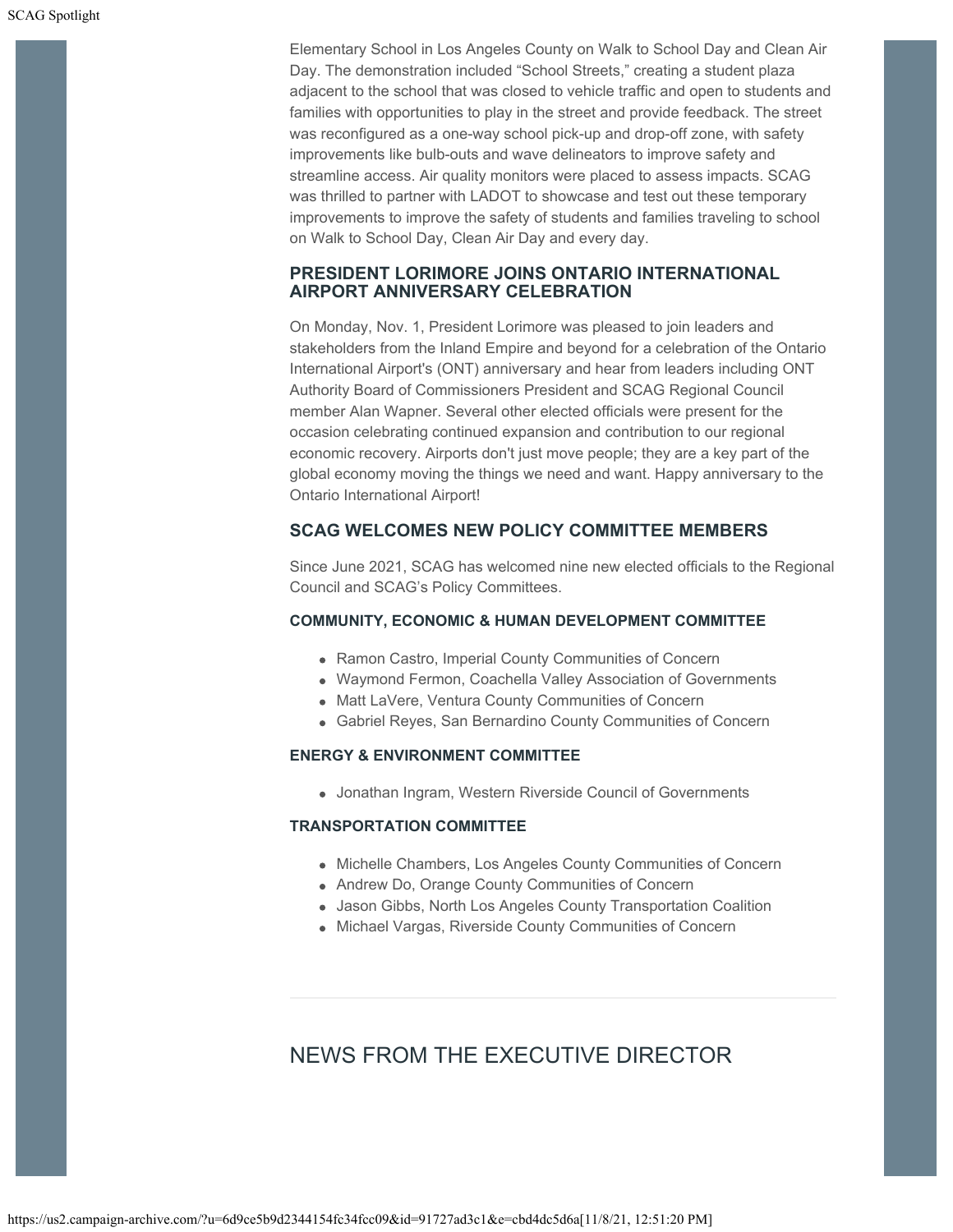

## **NEW PROGRAM DETAILS: SOUTHERN CALIFORNIA ECONOMIC SUMMIT**

The [12th Annual Southern California Economic Summit](https://scag.ca.gov/12th-annual-southern-california-economic-summit) is only a few weeks away. SCAG is bringing together leading voices in business, policy, planning and academia on **Thursday, Dec. 2** to develop strategies for kickstarting post-COVID economic growth in the region.

To kick off the event, we are excited to have Senator Susan Rubio (D-West Covina) share updates on economic initiatives in the California legislature. The program also includes an insightful look at the state of the region's economy and the key issues that are affecting the region the most and a panel discussion on the core issues threatening Southern California's ability to stay competitive and resources to kickstart inclusive economic growth.

Don't miss this vital conversation on the region's economic future – [reserve your](https://scag.ca.gov/post/12th-annual-southern-california-economic-summit-registration) [seat today](https://scag.ca.gov/post/12th-annual-southern-california-economic-summit-registration). Elected officials and city managers of SCAG's member jurisdictions may attend for free.

## *GO HUMAN* **AWARDED \$1.25M GRANT THROUGH THE CA OFFICE OF TRAFFIC SAFETY**

Earlier this year, the California Office of Traffic Safety awarded SCAG's *Go Human* program a \$1.25 million grant to continue initiatives to improve traffic safety and expand community engagement across the region. With this funding, *Go Human* will continue to cultivate partnerships and strategies across the region, guided by a holistic, equity-centered approach to safety. [Read the full](https://scag.ca.gov/press-release/scag-receives-grant-go-human-safety-program-0) [press release here](https://scag.ca.gov/press-release/scag-receives-grant-go-human-safety-program-0). For details on future activities and events, visit [scag.ca.gov/go-human](https://scag.ca.gov/go-human).

# **SCAG CONGRATULATES ICTC EXECUTIVE DIRECTOR MARK BAZA ON HIS RETIREMENT**

SCAG would like to congratulate Mark Baza upon his retirement as Executive Director of the Imperial County Transportation Commission (ICTC). Baza has served in his role since May 2010 and during his time has led the development of the agency's new organizational structure, staffing and work programs. Through ICTC, Baza has been actively involved in supporting regional projects that provide immense value to the county and has always shown great appreciation for the role SCAG plays in supporting Imperial County while considering countyspecific challenges. We are deeply thankful for his 30+ years of service in regional transportation planning and steadfast commitment to regional collaboration. SCAG will present Baza with a proclamation at his retirement celebration later this month.

Read the full [Executive Director's Report for November 2021](https://scag.ca.gov/executive-directors-monthly-reports) and see past